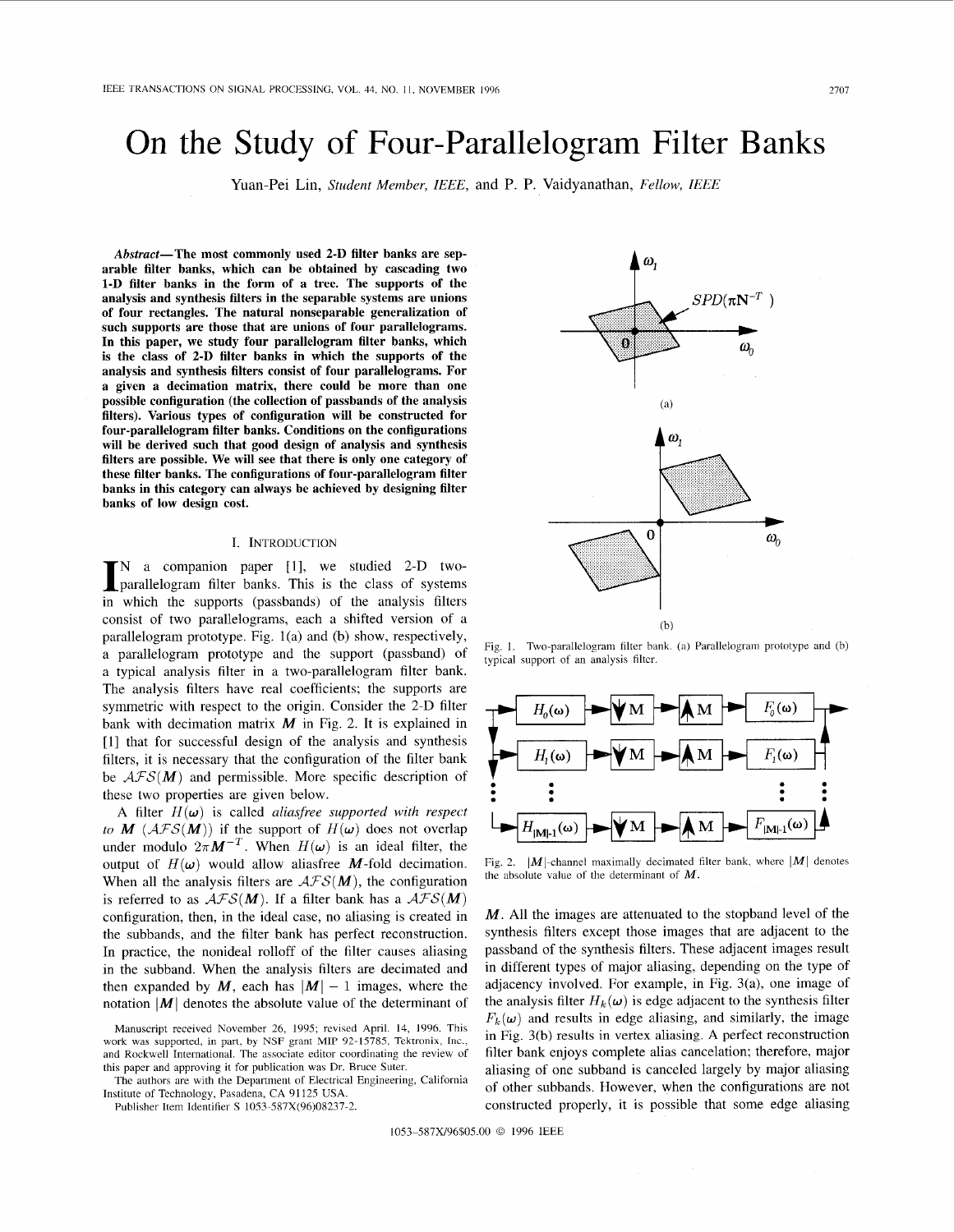

Fig. 3. (a) Image of the kth analysis filter is edge ajacent to the kth synthesis filter. (b) Image of the  $k$ th analysis filter is vertex ajacent to the  $k$ th synthesis filter.



Fig. 4. Typical support of an analysis filter in a four-parallelogram filtcr bank.

cannot be canceled if the analysis and synthesis filters have good frequency selectivity. Such configurations are called edge nonpermissible. Similarly, if some vertex aliasing in a configuration are uncancelable when the filters have good frequency selectivity, the configuration is called vertex nonpermissible. For the individual filters to have good frequency selectivity, it is necessary that the configuration have permissibility [2], *[3],*  which includes edge and vertex permissibility [I]. In this case, the importance of edge permissibility is much greater than vertex permissibility. Notice that permissibility is determined jointly by all the analysis filters. To have a permissible configuration, the support of one analysis filter will affect the choice of other filters.

Although the two-parallelogram filter banks cannot possess both edge and vertex permissibility in general, the twoparallelogram filter banks can have edge permissibility. Edge permissible two-parallelogram CMFB's are constructed and designed in [l] and [4]. However, lack of permissibility lead to limitation in the stopband attenuation of the individual filters in the two-parallelogram cosine modulated filter banks.

## *Four-Parallelogram Filter Banks*

In this paper, we study four parallelogram filter banks *[5],* the class of filter banks in which the supports of the analysis filters consist of four parallelograms as shown in



Fig. *5.*  Four-channel tree-structured filter bank obtained by cascading two I-D two-channel filter banks.



Fig. 6. Separable filter bank. Typical support of an analysis filter

Fig. 4. The simplest way to design four-parallelogram filter banks is by using separable filter banks [6]. A separable *2-*  D filter bank can be obtained by cascading two 1-D filter banks in a tree structure. For example, the tree-structured filter bank in Fig. *5* is obtained by using two 1-D two-channel filter banks. The resulting 2-D analysis and synthesis filters are products of two 1-D filters and are separable; the support of each analysis filter is the union of four rectangles (Fig. 6). The 2-D analysis and synthesis filters can have good frequency selectivity if the I-D filters have good frequency selectivity. Therefore, the separable 2-D filter banks are both edge and vertex permissible. In this paper, we will pursue edge and vertex permissibility for four-parallelogram filter banks.

To obtain a support configuration for four-parallelogram filter bank, we first construct a parallelogram prototype. Then, we shift the parallelogram prototype properly and combine four shifted parallelograms to obtain the support of each analysis filter. The synthesis filters have the same supports as the corresponding analysis filters. As the support of each analysis filter consists of four shifted versions of the parallelogram prototype, the area of the parallelogram prototype is one fourth the area of the support of an analysis filter. In a  $|M|$  channel filter bank, the area of an analysis filter support is usually the same as  $SPD(\pi M^{-T})$ , where  $SPD(V)$  of a 2 × 2 matrix V is the set of vectors of the form [7]

$$
\boldsymbol{V}\boldsymbol{x}, \boldsymbol{x} \in [-1,1)^2.
$$

Let the parallelogram prototype be  $SPD(\pi N^{-T})$ , where  $N = ML$  for some integer matrix *L* with  $|L| = 4$ . Due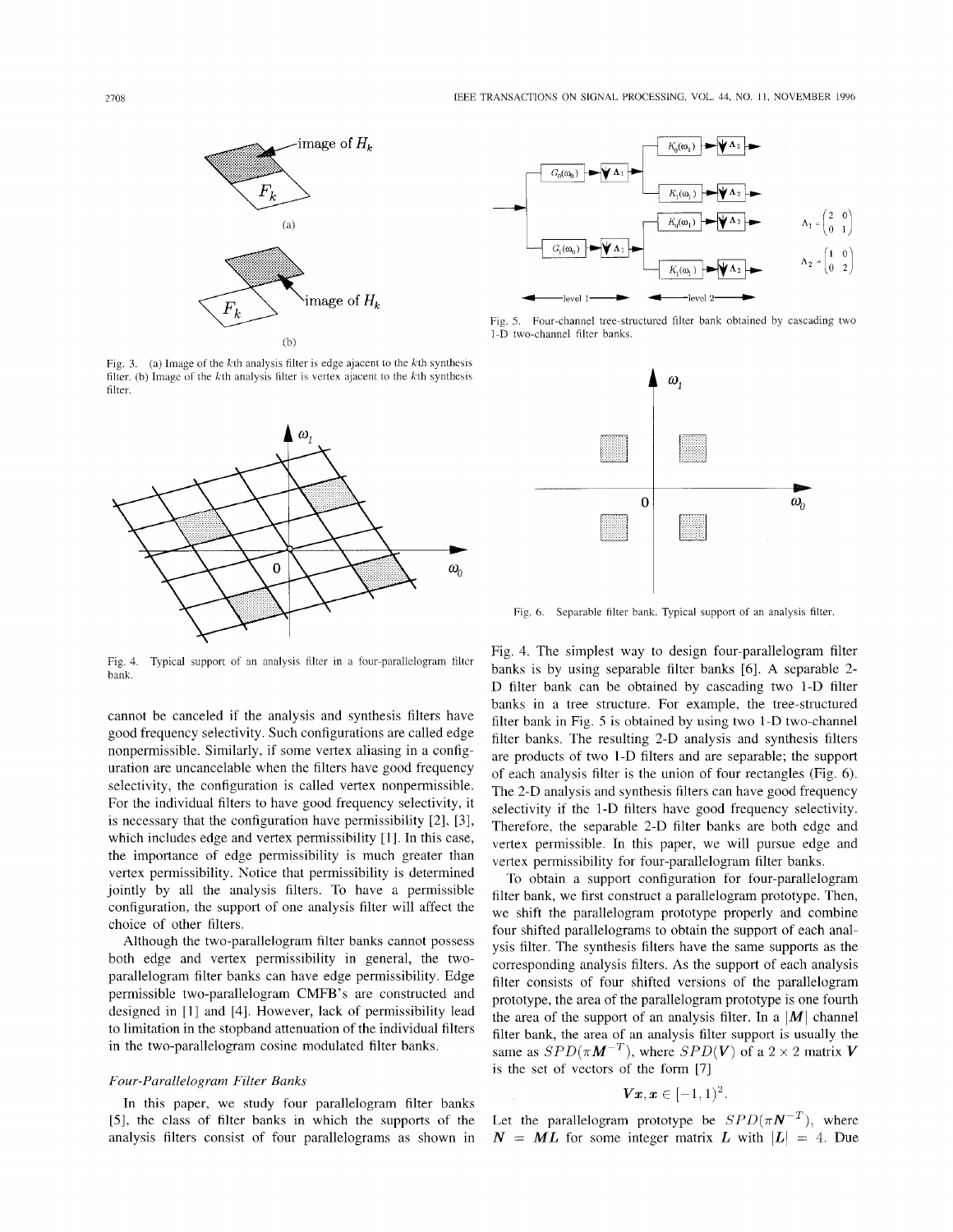

Fig. 7. Two of the possible supports for the zeroth analysis filter.

to the integer matrix constraint on *L,* the four-parallelogram filter banks considered in this paper are only a subclass of four-parallelogram filter banks. Since  $|\mathbf{N}| = 4|\mathbf{M}|$ , the area of  $SPD(\pi N^{-T})$  is one fourth that of  $SPD(\pi M^{-T})$ . For a given decimation matrix *M,* the choice of *L* will determine the parallelogram prototype and indirectly affect the supports of the analysis filters. Then, we combine four shifted versions of the parallelogram prototype to obtain the supports of the analysis filters.

For four-parallelogram filter banks, there are a variety of possible configurations. For example, consider the lowpass analysis filter  $H_0(\omega)$ . Fig. 7(a) and (b) show two of the possible supports for  $H_0(\omega)$ . The support of  $H_0(\omega)$  is different when the four parallelograms in the support of  $H_0(\omega)$  are glued in different manners. Notice that in the twoparallelogram filter banks, the analysis filters have only two passbands; when the filters have real coefficients, the location of one passband will determine the location of the other passband. This is not true in the four-parallelogram filter bank case, as we can see from Fig. 7. The preceding construction indicates that for a given decimation matrix  $M$ , the support configuration is determined by the following two steps.

- Step 1) Choose *L* and, hence, the parallelogram prototype.
- Step 2) Shift the parallelogram prototype properly, and combine four shifted copies to obtain the support for each analysis filter.

We will construct various types of configurations for the fourparallelogram filter banks and discuss permissibility of these configurations.

It turns out that permissibility is only possible for a special class of four-parallelogram filter banks: the simplistic fourparallelogram filter banks. We will see that in permissible

simplistic four-parallelogram filter banks, the decimation matrix  $M$  is necessarily of the form  $QA$ , where  $Q$  is an integer matrix with  $|Q| = 1$  or 2, and  $\Lambda$  is a diagonal integer matrix. This gives rise to the implementation of simplistic fourparallelogram filter banks of low design cost. In particular, when  $|Q|=1$ , simplistic four-parallelogram filter banks can be implemented by using a separable filter bank with decimation matrix *A* followed by a so-called unimodular transformation [8]. When  $|Q| = 2$ , the desired configuration can be achieved by concatenating a separable 2-D filter banks with a 2-D twochannel filter bank in the form of a tree. In the companion paper [1], we discuss cosine-modulated implementation of two-parallelogram filter banks. For four-parallelogram filter banks, we will not do it because attractive implementation can be obtained with little loss of generality, as we will show.

# *Paper Outline*

All notations and conventions are precisely as in [l]. The sections are organized as follows. In Section II, we will consider a special class of four-parallelogram filter banks: the simplistic four-parallelogram filter banks. For a given decimation matrix  $M$ , we say a four-parallelogram filter bank is simplistic if the support of the lowpass analysis filter is the parallelogram  $SPD(\pi M^{-T})$ . The other filters in the simplistic filter banks will be construcuted such that the configuration of the filter bank is permissible. We will see that in this case, the decimation matrix needs to be property constrained. In Section **111,** we make a connection between permissible simplistic fourparallelogram filter banks to other existing filter banks. Via this connection, permissible simplistic four-parallelogram filter banks can be achieved by cascading filter banks of low design cost. Other types of four-parallelogram filter banks (other than the simplistic four-parallelogram filter banks) are studied in Section IV.

#### **11.** THE SIMPLISTIC FOUR-PARALLELOGRAM FILTER BANKS

Consider the filter bank with decimation matrix *M* in [Fig. 2.](#page-0-0) In this section, we consider simplistic four-parallelogram filter banks: a special type of four-parallelogram filter banks that are completely characterized by the support of the lowpass analysis filter  $H_0(\omega)$ . A four-parallelogram filter bank with decimation matrix  $M$  is called simplistic if the support of  $H_0(\omega)$  is  $SPD(\pi M^{-T})$ . Recall that in a separable filter bank with diagonal decimation matrix  $\Lambda$ , the support of the lowpass analysis filter is  $SPD(\pi \Lambda^{-T})$ . Therefore, the lowpass analysis filter in simplistic filter banks is the natural nonseparable generalization of lowpass analysis filter in separable filter bank.

We can verify that in simplistic filter banks, the matrix *L* is

$$
L = \begin{bmatrix} 2 & 0 \\ 0 & 2 \end{bmatrix}
$$

The matrix  $N$  that determines the parallelogram prototype  $SPD(\pi N^{-T})$  is  $N = 2M$ . For example,

let 
$$
\mathbf{M} = \begin{bmatrix} 8 & -5 \\ -4 & 5 \end{bmatrix}
$$
, then  $\mathbf{N} = 2 \begin{bmatrix} 8 & -5 \\ -4 & 5 \end{bmatrix}$ .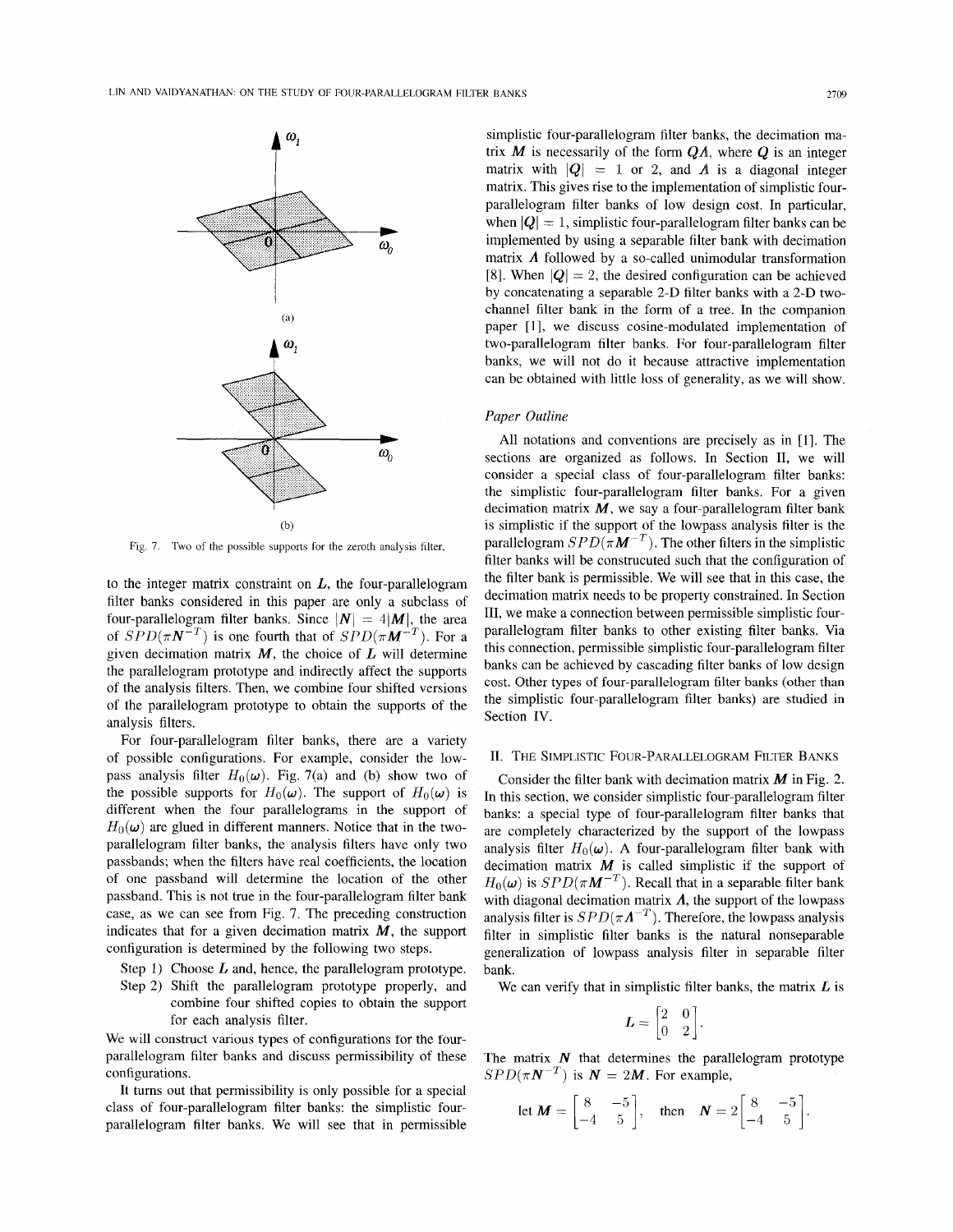

Fig. 8. Simplistic four-parallelogram filter bank. The parallelogram prototype  $SPD(\pi N^{-T})$  and the support of the lowpass analysis filter  $SPD(\pi M^{-T}).$ 

The parallelogram prototype  $SPD(\pi N^{-1})$  and the support of the lowpass analysis filter  $SPD(\pi M^{-1})$  are as shown in Fig. 8.

*Frequency Normalization:* All the frequency planes in previous figures are shown with  $\omega_0$  and  $\omega_1$  as two axes, e.g., Fig. 8. For the convenience of illustration, we will use a new set of axes. On the new frequency plane, the parallelogram prototype would appear the same for any chosen *N.*  More specifically, we will normalize the frequency plane by  $2\pi N^{-T}$ ; we define

$$
\boldsymbol{\nu} = \begin{bmatrix} \nu_0 \\ \nu_1 \end{bmatrix} = \frac{1}{2\pi} \boldsymbol{N}^T \begin{bmatrix} \omega_0 \\ \omega_1 \end{bmatrix}
$$

and use  $\nu_0$  and  $\nu_1$  as the two axes. On the normalized frequency plane, the parallelogram prototype will always appear as the square *SPD(O.51)* (Fig. 9). In the simplistic filter bank case, the support of  $H_0(\omega)$  becomes *SPD(1)*, as shown in Fig. 9. In Fig. 9, the notation  $S_{(k_0, k_1)}$  denotes the square

$$
SPD(0.5I) + \begin{bmatrix} k_0 + 0.5\\ k_1 + 0.5 \end{bmatrix}
$$

where the vector subscript of  $S$  should be interpreted modulo  $N<sup>T</sup>$ . The support of  $H<sub>0</sub>(\omega)$  is the union of the four squares

$$
S_{(0,0)}, S_{(-1,0)}, S_{(0,-1)}, \text{ and } S_{(-1,-1)}.
$$
 (1)

Notice that to have real-coefficient filters, whenever  $S_{(k_0,k_1)}$  belongs to a certain analysis filter,  $S_{(-k_0-1,-k_1-1)}$ must be part of the same analysis filter. We will call  $(S_{(k_0,k_1)}, S_{(-k_0-1,-k_1-1)})$  a conjugate pair. The support of each analysis filter consists of two conjugate pairs.

*Necessary Condition for Permissibility:* Thus far, only the support of the lowpass analysis filter is determined. As permissibility is jointly determined by all the analysis filters. the supports of the analysis filters in other subbands have to be constrained properly. We would like to construct the other filters such that the configuration has edge and vertex permissibility at the same time. With this premise, we can derive the following necessary condition.



Fig. 9. Simplistic four-parallelogram filter bank. The support of the lowpass analysis filter.

*Proposition 2. I:* If a simplistic four-parallelogram filter bank is permissible, the supports of the other analysis filters  $H_m(\omega)$  must contain

the conjugate pair 
$$
(S_{(k_0,k_1)}, S_{(-k_0-1,-k_1-1)}),
$$
  
and the conjugate pair  $(S_{(-k_0-1,k_1)}, S_{(k_0,-k_1-1)}),$  (2)

*Corollary 2.1:* The condition in Proposition 2.1 in terms implies that decimation matrix  $M$  is restricted to the following form:

$$
M = Q\Lambda,\tag{3}
$$

where Q is an integer matrix with  $|Q| = 1$  or 2, and  $\Lambda$  is a diagonal integer matrix.

Proposition 2.1 and Corollary 2.1 will be shown in Sections 11-A adn B, respectively.

# *A. Edge and Vertex Permissible Simplistic*

*Four-Parallelogram Filter Bunks* 

Recall that the M-fold decimated and expanded version of  $H_0(\omega)$  contains *M* copies, which are shifted copies of  $H_0(\omega)$ by

$$
2\pi M^{-T}\mathbf{m}, \mathbf{m} \in \mathcal{N}(\mathbf{M}^T).
$$

With axes normalization, the images of passband  $S_k$  are at

$$
S_{k+2m}, \qquad m \in \mathcal{N}(M^T), \quad m \neq 0. \tag{4}
$$

[Fig. 10](#page-4-0) illustrates the locations of the images of  $S_k$ . The images of  $S_k$  are neither edge adjacent nor vertex adjacent to  $S_k$ . It follows from (4) that a particular  $S_n$  is occupied by an image of  $S_k$  if  $\frac{1}{2}(n - k)$  is an integer vector. Furthermore, the aliasing resulting from the image at  $S_n$  contributes to **A** of [l] for the definition of aliasing transfer functions). In the equations to follow, the vector subscript  $n$  of  $S_n$  should the aliasing transfer function  $A_{(1/2)(n-k)}(\omega)$  (see Appendix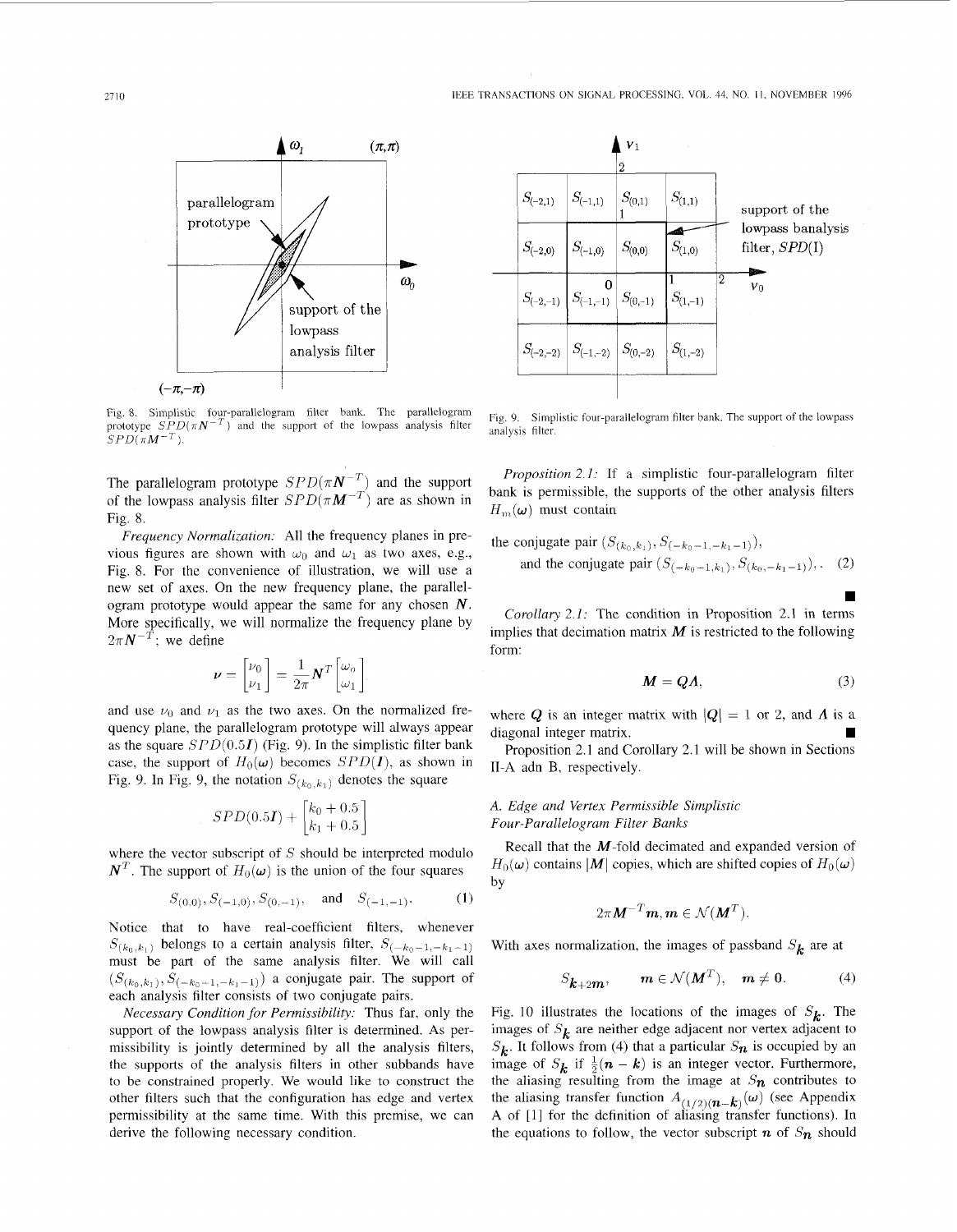<span id="page-4-0"></span>

Fig. 10. Location of the images of  $S_k$ .

be interpreted modulo  $N^T$ , whereas the vector subscript *k* of  $A_k(\omega)$  should be interpreted modulo  $M<sup>T</sup>$ .

From Fig. 10, we see that three images of  $S_{(0,0)}$  will be at  $S_{(-2,0)}, S_{(0,-2)}$  and  $S_{(-2,-2)}$ , as shown in Fig. 11. The images at  $S_{(-2,0)}, S_{(0,-2)}$  are edge adjacent to  $H_0(\omega)$  and result in edge aliasing, whereas the image at  $S_{(-2,-2)}$  is vertex adjacent to  $H_0(\omega)$  and results in vertex aliasing. We discuss, respectively, the cancelation of aliasing on account of the three images mentioned above. We will argue that due to the presence of the images at  $S_{(-2,0)}$  and  $S_{(0,-2)}$ , the supports of two other analysis filters will be determined.

1) *The Image at*  $S_{(-2,0)}$ : From Fig. 11, we see that this image is edge adjacent to  $S_{(-1,0)}$ . The aliasing term contributes to the aliasing transfer function  $A_{(-1,0)}(\omega)$ . Let the support of the analysis filter  $H_1(\omega)$  contain  $S_{(-2,0)}$ . Then, this is the only subband that can provide an aliasing term to cancel the aliasing error in the first subband. To be able to contribute to the aliasing transfer function  $A_{(-1,0)}(\omega)$ , the support of  $H_1(\omega)$ must contain  $S_{(1,0)}$ . As the analysis filters have real coefficients, the support of  $H_1(\omega)$  must contain the (Fig. 9). Summarizing, the support of  $H_1(\omega)$  is the union conjugate pairs  $(S_{(1,0)}, S_{(-2,-1)})$  and  $(S_{(-2,0)}, S_{(1,-1)})$ of

$$
S_{(1,0)}, S_{(-2,-1)}, S_{(-2,0)}, \text{ and } S_{(1,-1)}
$$

as shown in Fig. 12.

2) *The Image at*  $S_{(0,-2)}$ : Similarly to the previous case, this image is edge adjacent to  $S_{(0,-1)}$  and creates an aliasing term that contributes to the aliasing transfer function  $A_{(0,-1)}(\omega)$ . Let the support of the analysis filter  $H_2(\omega)$  contain  $S_{(0,-2)}$ . To be able to cancel the edge aliasing error in the zeroth subband, the support of  $H_2(\omega)$  must also contain  $S_{(0,1)}$ . As the analysis filters are real-coefficient, the support of  $H_2(\omega)$  is the union of

$$
S_{(0,1)}, S_{(-1,-2)}, S_{(0,-2)}, \text{ and } S_{(-1,1)}
$$

as shown in Fig. 12.

3) *The Image at*  $S_{(-2,-2)}$ : This image is vertex adjacent to  $S_{(-1,-1)}$ . This will result in aliasing error that contributes to  $A_{(-1,-1)}(\omega)$ . Similarly, it is necessary that  $S_{(-2,-2)}$  and  $S_{(-1,-1)}$  are parts of the same analysis filter. As the analysis filters are real-coefficient,  $S_{(-2,-2)}$ and  $S_{(-1,-1)}$  always belong to the same analysis filter.



Fig. 11. Simplistic four-parallelogram filter bank. The image of  $S_{(0,0)}$ .



Fig. 12. Second and third analysis filters in the simplistic four-parallelogram filter bank.

We can verify that the cancelation of aliasing caused by the images of  $S_{(0,-1)}, S_{(-1,0)}$  and  $S_{(-1,-1)}$  require the same choice of support for the second and third subbands. Repeating the same argument, we conclude that for the purpose of alias cancelation or support permissibility the analysis filters are necessarily of the form in (2).

In a typical 1-D M-channel filter bank, each analysis filter has total bandwidth  $2\pi/M$ . In the 2-D case, total bandwidth should be interpreted as total area of spectral occupancy. When the filters are not constructed properly, some filters would have less area than others. The following result shows that this situation can be avoided.

*Proposition* 2.2: When the supports of the analysis filters are chosen according to *(2),* all analysis filters have the same area of spectral occupancy.

Proof: We only need to show that the four squares are distinct under modulo  $N^T$ . For this, we will show that  $S_{(k_0,k_1)}$ is not the same as the other three terms in (2). Suppose that  $S_{(k_0,k_1)}$  and  $S_{(-k_0-1,k_1)}$  are identical for some  $k_0$  and  $k_1$ . Then,  ${k_0 \brack k} = {\binom{-k_0-1}{k_1}}$  mod  $N^T$ , which implies  ${\binom{2k_0+1}{0}} = 0$ mod  $N^T$ , i.e.,  $\begin{bmatrix} 2\kappa_0+1 \\ 0 \end{bmatrix}$  is on the lattice of  $N^T$ . However,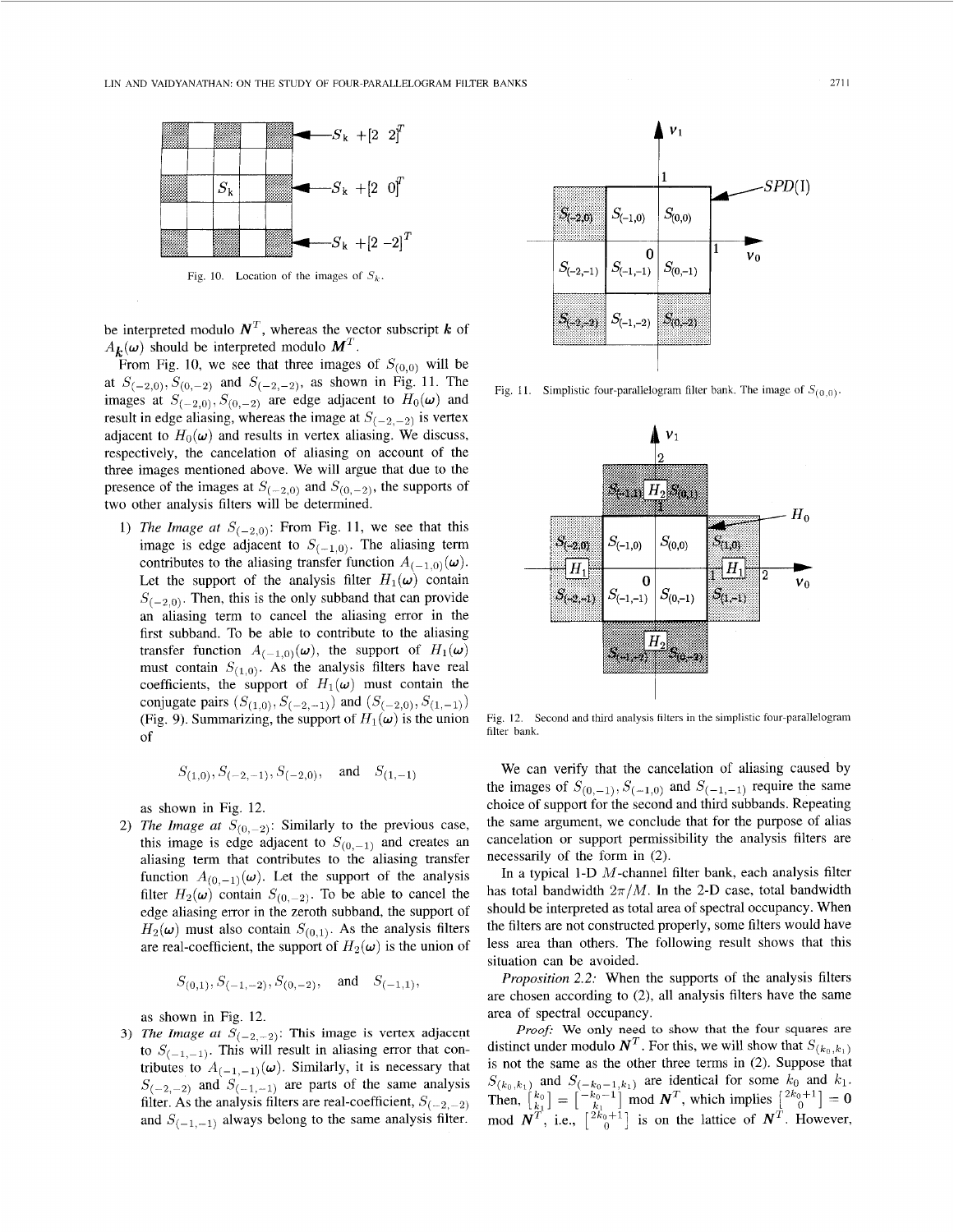<span id="page-5-0"></span>

Fig. 13. Example 2.1. (a) Support of the zeroth analysis filter. (b) Pertaining to the illustration of alias cancelation.

 $N^T = 2M^T$  and  $\begin{bmatrix} 2k_0+1 \\ 0 \end{bmatrix}$  can not be a vector of  $LAT(N^T)$ . Therefore,  $S_{(k_0,k_1)}$  and  $S_{(-k_0-1,k_1)}$  are distinct  $\forall k_0, k_1$ . In a similar manner, we can show that  $S_{(k_0,k_1)}$  and  $S_{(k_0,-k_1-1)}$ are distinct and that  $S_{(k_0,k_1)}$  and  $S_{(-k_0-1,-k_1-1)}$  are distinct  $\forall k_0, k_1$ . as well.

#### *B. Proof of Corollary 2.1*

matrix  $K$  given by We first show that support permissibility will imply that the

$$
K = M^{-T} \underbrace{\begin{bmatrix} 1 & 0 \\ 0 & -1 \end{bmatrix}}_{A_0} M^{-T}
$$
 (5)

is an integer matrix, which in turn will give us (3).

By *(2),* the analysis filter that contains the pair  $(S_{(k_0,k_1)}, S_{(-k_0-1,-k_1-1)})$  should also contain  $N^T$ . Then,  $(S_{(-k_0-1,k_1)}, S_{(k_0,-k_1-1)}).$  **Suppose**  $\begin{bmatrix} k_0 \\ k_1 \end{bmatrix} = \begin{bmatrix} k_0' \\ k_1' \end{bmatrix}$  mod

$$
\begin{bmatrix} k_0 - k'_0 \\ k_1 - k'_1 \end{bmatrix} = \mathbf{0} \quad \text{mod} \quad \mathbf{N}^T.
$$
 (6)



Fig. 14. Cascade of a unirnodular decimator **Q** and a unimodular expander  $Q_{\tau}^{\tau}$ 



ia) Fig. 15. Pertaining to the illustration of the unimodular transformation.

The conjugate pair  $(S_{(k_0,k_1)}, S_{(-k_0-1,-k_1-1)})$  should be the same as the pair  $(S_{(k'_0,k'_1)}, S_{(-k'_0-1,-k'_1-1)})$ . It follows<br>the same as the pair  $(S_{(k'_0,k'_1)}, S_{(-k'_0-1,-k'_1-1)})$ . It follows<br>that  $(S_{(-k_0-1,k_1)}, S_{(k_0,-k_1-1)})$  is the same as the pair<br> $(S_{(-k'_0-1,k'_1)}, S_{(k'_0,-k'_1-1)})$ . With  $N = 2M$ ,

$$
\begin{bmatrix} k'_0 - k_0 \\ k_1 - k'_1 \end{bmatrix} = \mathbf{0} \quad \text{mod} \quad \mathbf{N}^T. \tag{7}
$$

Combining (6) and (7), we have  $A_0N^T d = 0 \text{ mod } N^T$ ,  $\forall d \in$  $Z^2$ , where  $\Lambda_0$  is as defined in (5), and  $Z^2$  is the set of all  $2 \times 1$  integer vectors. Let  $d_0 = \begin{bmatrix} 1 & 0 \end{bmatrix}^T$  and  $d_1 = \begin{bmatrix} 0 & 1 \end{bmatrix}^T$ ; then,  $A_0 N^T[d_0 \, d_1] = N^T[k_0 \, k_1]$ , for some integer vectors  $k_0$  and  $k_1$ . If we define  $K = [k_0, k_1]$ , then *K* is a 2 × 2 integer matrix. Since  $[d_0, d_1]$  is the 2 x 2 identity matrix, and  $N = 2M$ , we have  $\Lambda_0 M^T = M^T K$ , and we conclude that  $K = M^T \Lambda_0 M^T$ is an integer matrix. In fact, as  $|M^{-T}A_0M^T| = 1, K$  is unimodular.

Let the decimation matrix M have Smith form  $M =$  $U_s A_s V_s$ , where  $[A_s]_{00} = \beta$  and  $[A_s]_{11} = \alpha \beta$  (see Appendix A of [ 11 for the definition of the Smith form of integer matrices). Let  $\mathbf{V}_s^T = \begin{bmatrix} v_{00} & v_{10} \\ v_{01} & v_{11} \end{bmatrix}$ ; then,

$$
\boldsymbol{K} = |\boldsymbol{V}_s^T| \begin{bmatrix} v_{00}v_{11} + v_{10}v_{01} & 2\alpha v_{01}v_{11} \\ -\frac{2}{\alpha}v_{00}v_{10} & -v_{00}v_{11} - v_{10}v_{01} \end{bmatrix}.
$$

The matrix *K* is unimodular if  $\alpha$  divides  $2v_{00}v_{10}$ .

1)  $\alpha$  is odd: Suppose  $\alpha = \alpha_1 \alpha_2, \alpha_1$  divides  $v_{00}$ , and  $\alpha_2$ divides  $v_{10}$ . Then,

$$
M = U_s \left[ \frac{v_{00}/\alpha_1}{\alpha_2 v_{01}} \frac{v_{10}/\alpha_2}{\alpha_1 v_{11}} \right] \beta \left[ \frac{\alpha_1}{0} \frac{0}{\alpha_2} \right]
$$

where the matrix  $Q$  has  $|Q| = 1$ .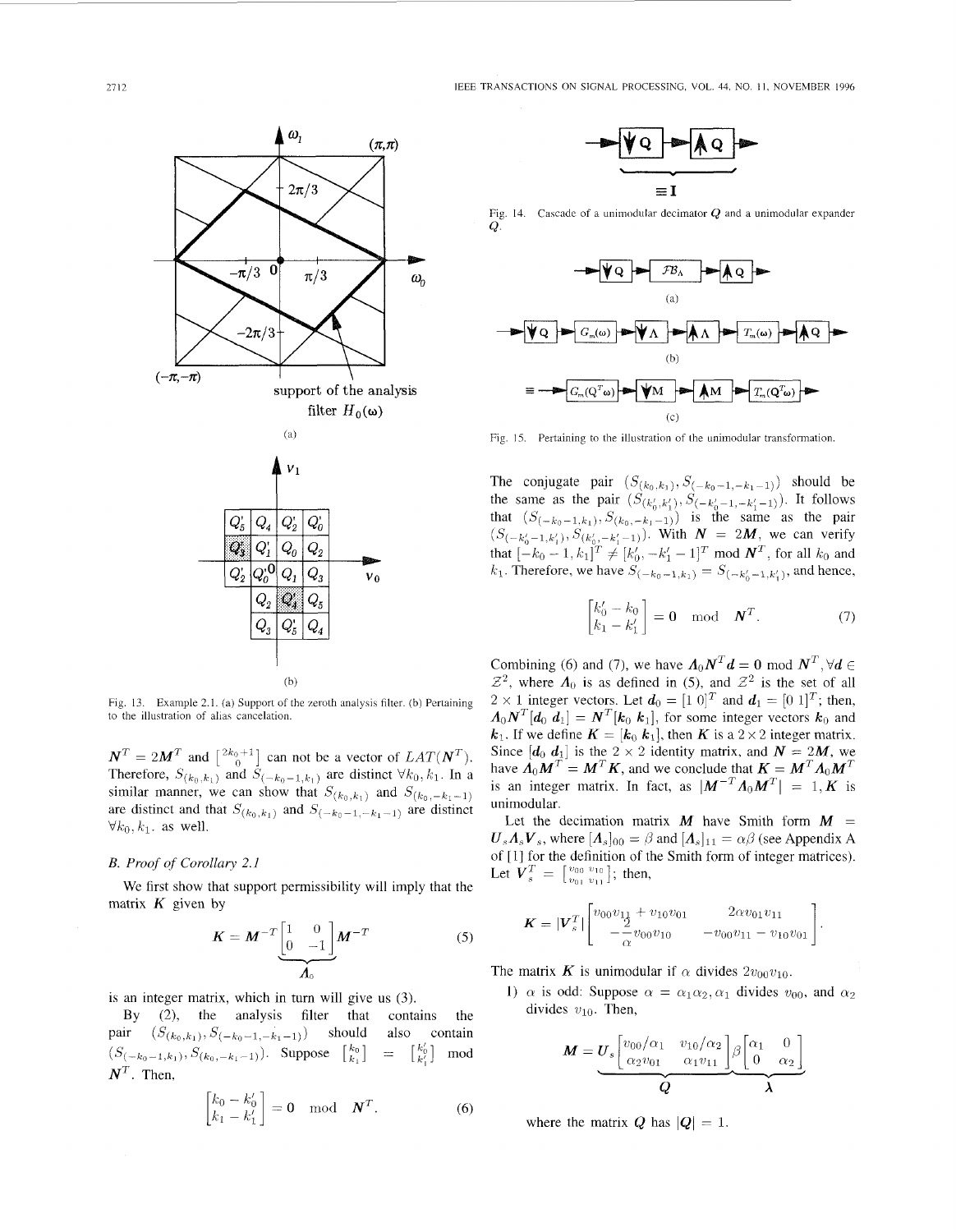<span id="page-6-0"></span>



Fig. 16. Example 3.1. Simplistic four-parallelogram filter bank. (a) Spectral support of the analysis filters and (b) the magnitude response of the lowpass analysis filter with frequency normalized by  $2\pi$ .



Fig. 17. Two-level tree structured filter bank. The first level is a 2-D two-channel filter bank with decimation matrix **Q,** and the second level is a 2-D separable filter bank with decimation matrix *A.* 

2)  $\alpha$  is even: Suppose  $\alpha = 2\alpha_1\alpha_2, \alpha_1$  divides  $v_{00}$ , and  $\alpha_2$ divides  $v_{10}$ . Then,

$$
\mathbf{M} = \underbrace{\mathbf{U}_s \begin{bmatrix} 1 & 0 \\ 0 & 2 \end{bmatrix} \begin{bmatrix} v_{00}/\alpha_1 & v_{10}/\alpha_2 \\ \alpha_2 v_{01} & \alpha_1 v_{11} \end{bmatrix}}_{\mathbf{Q}} \underbrace{\beta \begin{bmatrix} \alpha_1 & 0 \\ 0 & \alpha_2 \end{bmatrix}}_{\mathbf{A}_2}
$$

where *Q* has  $|Q| = 2$ . Notice that in the special case of the two-channel 2-D filter bank  $\alpha = 2$  and  $\beta = 1$ , the matrix K is always unimodular, and (7) is satisfied.  $\blacksquare$ 



$$
u, -u)
$$



 $(b)$ 

 $(a)$ 



 $(\pi,\pi)$ 



Fig. 18. Example 3.2. The simplistic four-parallelogram filter bank. (a) Two-channel diamond filter bank. (b) Supports of the analysis filters in a four-channel separable filter bank (with the support of the kth filter denotcd by *k*). (c) Supports of the eight analysis filters in the overall system. The support of the  $k$ <sup>th</sup> analysis filter is denoted by  $k$ .

*Example 2.1-Decimation Matrix <i>M Not Satisfying (3):* This example illustrates that some edge aliasing errors will remain uncancelled when (2) is not satisfied. Consider the decimation matrix

$$
\boldsymbol{M} = \begin{bmatrix} 1 & 1 \\ -1 & 2 \end{bmatrix}
$$

which is not of the form in (3), and hence, the analysis filters cannot be of the form in (2). The supports of the analysis filters consist of four parallelograms, each a shifted version of  $SPD(\pi N^{-T})$ , where  $N = 2\begin{bmatrix} 1 & 1 \\ -1 & 2 \end{bmatrix}$ . The support of the lowpass analysis filter  $H_0(\omega)$  is as shown in Fig. 13(a). With axis normalization the support of  $H_0(\omega)$  becomes *SPD(I)*, as shown in Fig. 13(b). We have labeled all the cells in Fig. 13(b)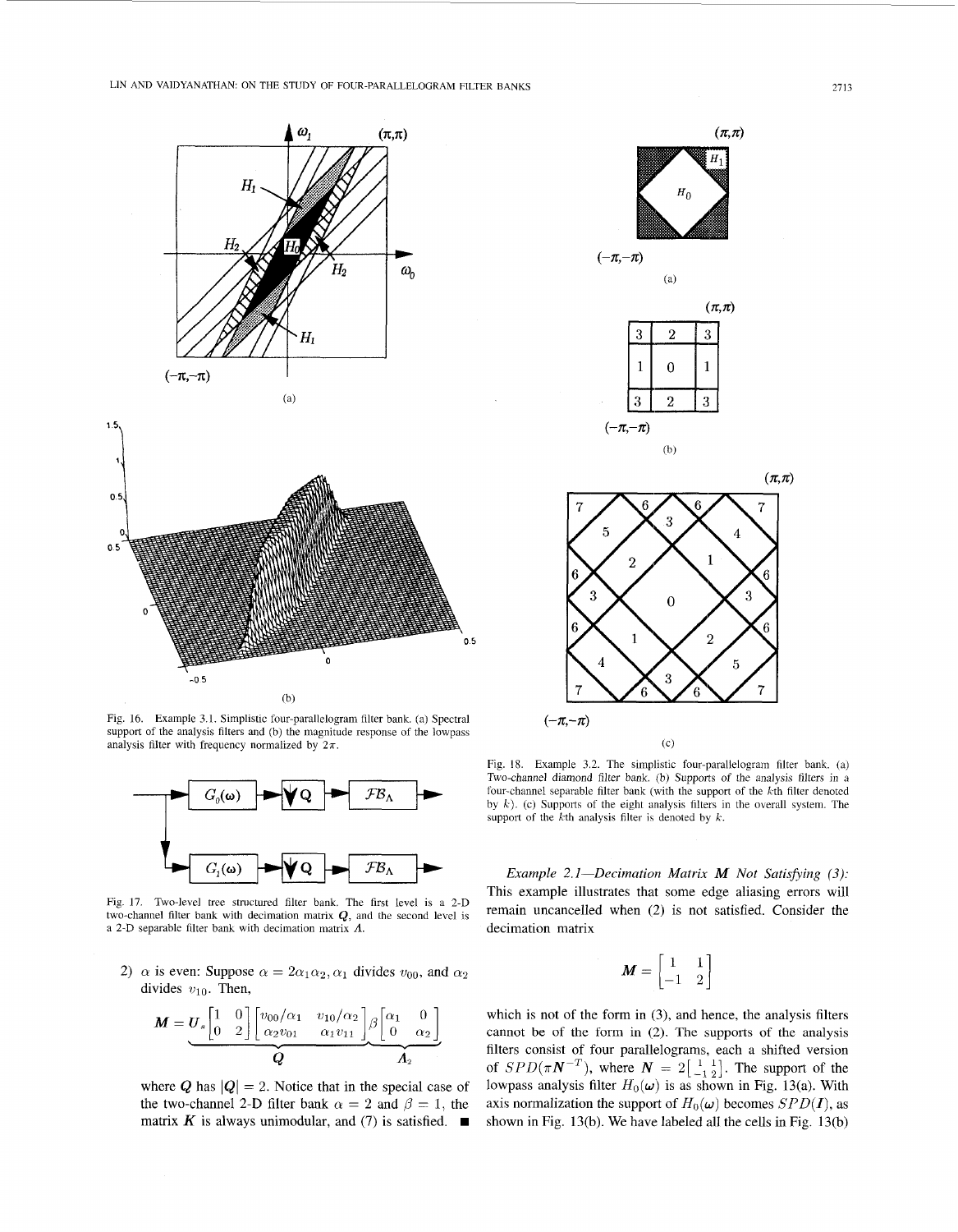

Fig. 19. Possible lattices of integer matrix  $L^T$ , where *L* has  $|L| = 4$ .

by  $Q_k$  and  $Q'_k$  with  $(Q_k, Q'_k)$  denoting a conjugate pair. As  $|N| = 12$ , there are total of six conjugate pairs  $(Q_k, Q'_k)$ , for  $k = 0, 1, \dots, 5$ . The lowpass filter  $H_0(\omega)$  contains the pair  $(Q_0, Q'_0)$  and the pair  $(Q_1, Q'_1)$ . The two images of  $Q_0$  are at  $Q'_3$  and  $Q'_4$ . The image at  $Q'_3$  is edge adjacent to  $Q'_1$ . To cancel the aliasing from this image, it is necessary that the analysis filter contain both  $Q'_3$  and  $Q_2$ . Let this analysis filter be  $H_1(\omega)$ . Then,  $H_1(\omega)$  consists of the pairs  $(Q_2, Q'_2)$  and the pair  $(Q_3, Q'_3)$ . In this case, the two pairs left for the last analysis filter  $H_2(\omega)$  are  $(Q_4, Q'_4)$  and  $(Q_5, Q'_5)$ . However, the image of  $Q_0$  at  $Q'_4$  is edge adjacent to  $Q_1$  and results in edgebased aliasing error. Cancelation of this aliasing requires that  $Q'_4$  and  $Q'_2$  belong to the same analysis filter, i.e.,  $(Q_2, Q'_2)$  and  $(Q_4, Q'_4)$  belong to the same analysis filter. As the support of  $H_2(\omega)$  consists of  $(Q_4, Q'_4)$  and  $(Q_5, Q'_5)$ , this aliasing *cannot be cancelled.* 

# 111. DESIGN OF THE SIMPLISTIC FOUR-PARALLELOGRAM FILTER BANKS

The results presented in the previous section show that for permissibility of simplistic four-parallelogram filter banks, the decimation matrix  $M$  has the special form  $M = QA$ , where *Q* is an integer matrix with  $|Q| = 1$  or 2, and *A* is a diagonal integer matrix. As a result, the support described in (2) can always be obtained by cascading systems of low design cost. In particular, when the matrix  $Q$  has  $|Q|$  = 1, the support configurations can be obtained by designing two 1-D perfect reconstruction filter banks and performing a unimodular transformation [8]. When the matrix Q has  $|Q| =$ 2, the desired configuration can be achieved by concatenating a separable 2-D filter banks with a 2-D two-channel filter bank in the form of a tree structure. We now explain both of these in greater detail.

*Case*  $I - |Q| = 1$ 

Consider a 2-D  $|M|$ -channel perfect reconstruction filter bank obtained by cascading two l-D filter banks using tree structure. The first and second levels of the tree are l-D filter banks with  $[A]_{00}$  channels and  $[A]_{11}$ . The overall system, having decimation matrix  $\Lambda$ , will be denoted by  $\mathcal{FB}_{\Lambda}$ . Let the analysis and synthesis filters of  $\mathcal{FB}_{\Lambda}$  be defined as  $G_m(\boldsymbol{\omega})$  and  $T_m(\omega)$ , respectively. Then, the support of  $G_m(\omega)$  is the union of four rectangles of  $SPD(\pi \frac{1}{2}A^{-1})$ . Recall that a unimodular decimator or a unimodular expander only permutes the input, and the cascade of a unimodular decimator *Q* followed by a unimodular expander **Q** is an identity system; see [Fig. 14](#page-5-0). Now, if we insert a unimodular decimator Q before *FBA* and insert a unimodular expander  $Q$  after  $\mathcal{FB}_{\Lambda}$ , the new system (Fig. 15(a)) remains a perfect reconstruction system. This is equivalent to inserting a decimator  $Q$  before each analysis filter and an expander  $Q$  after each synthesis filter (Fig. 15(b)). We can redraw Fig. 15(b) as Fig. 15(c). Denote the new filter bank with decimation matrix  $M = QA$  by  $FB<sub>M</sub>$ , which will be called the unimodular transformation of  $\mathcal{F}\mathcal{B}_A$  by **Q**. The analysis and synthesis filters of  $\mathcal{FB}_{\mathbf{M}}$  are  $G_m(\mathbf{Q}^T\boldsymbol{\omega})$  and  $T_k(\mathbf{Q}^T\boldsymbol{\omega})$ . Observe that the support of  $G_m(\mathbf{Q}^T\boldsymbol{\omega})$  is the union of four shifted copies of  $SPD(\pi \frac{1}{2}Q^{-T}A^{-1})$ . One can verify that the filter bank  $\mathcal{FB}_M$  with analysis filters  $H_m(\omega)$  and synthesis filters  $F_m(\omega)$  given by

$$
H_m(\boldsymbol{\omega}) = G_m(\boldsymbol{Q}^T \boldsymbol{\omega}), \quad F_m(\boldsymbol{\omega}) = T_m(\boldsymbol{Q}^T \boldsymbol{\omega}) \tag{8}
$$

is a simplistic four-parallelogram filter bank. This result is identical to those found earlier in [SI.

*Example 3.1-Simplistic Four-Parallelogram Filter Bunks:*  Consider a 20-channel filter bank with decimation matrix

$$
\boldsymbol{M} = \begin{bmatrix} 8 & -5 \\ -4 & 5 \end{bmatrix}
$$

which can be factorized as  $\begin{bmatrix} 2 & -1 \\ -1 & 1 \end{bmatrix} \begin{bmatrix} 4 & 0 \\ 0 & 5 \end{bmatrix}$ . The matrix *M* has the form in case 1 of (2). Design a separable filter bank by concatenating a I-D four-channel filter bank and a 1- D five-channel filter bank. Using the substitution in (S), the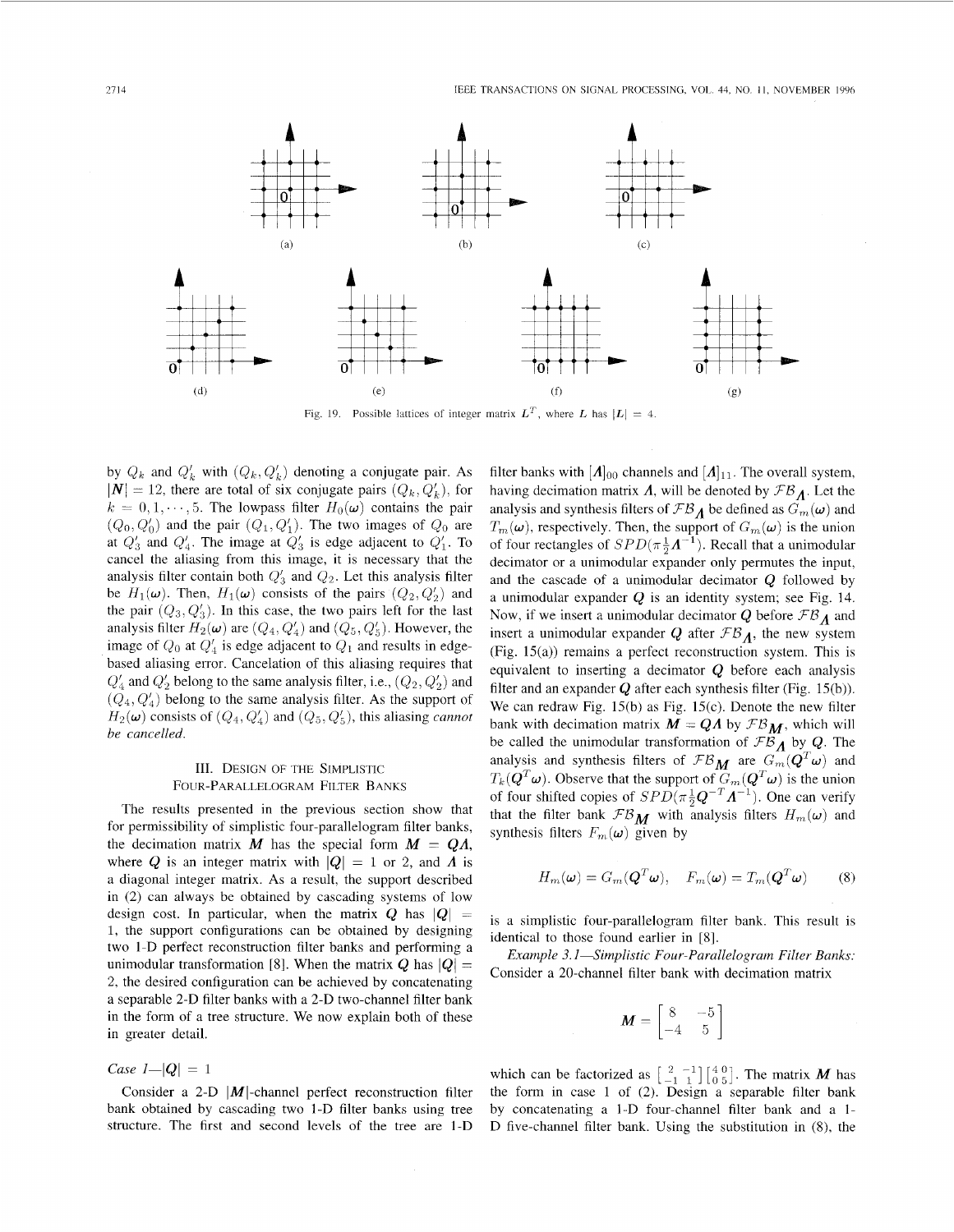<span id="page-8-0"></span>LIN AND VAIDYANATHAN: ON THE STUDY OF FOUR-PARALLELOGRAM FILTER BANKS



 $\mathbf{v}_0$ 







1

 $\pmb{0}$ 

 $(f)$ 

 $\mathbf{1}$ 

 $\overline{v}_0$ 







 $(h)$ 

 $-0.5$ 

 $\left( k\right)$ 

O







 $\overline{2}$ 

1

 $\mathbf{v}_0$ 

 $\overline{a}$ 





 $V_0$ 



I

U

 $-2$   $-1$ 

new nonseparable filter bank has the desired configuration as described in (2). The parallelogram prototype is as shown in Fig. S. Fig. 16(a) shows the support configuration of the the analysis filters. Fig. 16(b) shows the magnitude response of the lowpass analysis filter.

 $_{0.5}$ 

9

# *Case*  $2-|Q| = 2$

Consider a tree structured filter bank with two levels in [Fig. 17.](#page-6-0) The first level of the tree is a two-channel filter bank with decimation matrix Q. The lowpass analysis filter of the two-channel system has support  $SPD(\pi Q^{-T})$ . For the second level of the tree, we use a separable  $|A|$ -channel filter bank  $(FB_A)$  that is obtained by cascading two 1-D filter banks of  $[A]_{00}$  channels and  $[A]_{11}$  channels in the form of a tree.



(1)  $(m)$ 

Fig. 21. [Example 4.1,](#page-9-0) The support configuration of a permissible four-parallelogram filter bank that is not simplistic.

Then, the overall filter bank has the desired configuration of four-parallelogram filter banks.

 $\epsilon$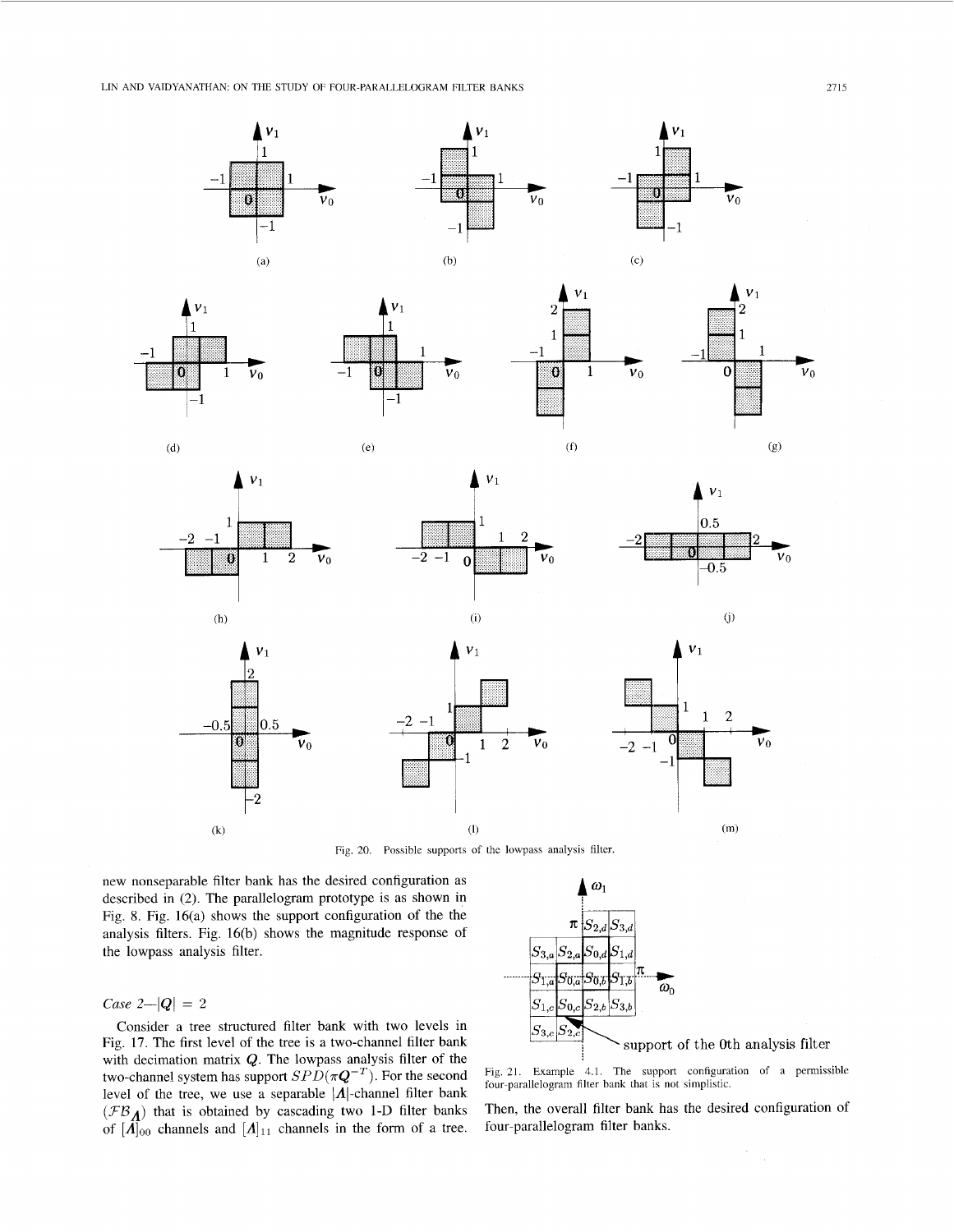<span id="page-9-0"></span>

*Example 3.2-Simplistic Four-Parallelogram Filter Banks:*  Consider an eight-channel four-parallelogram filter bank with decimation matrix

$$
\boldsymbol{M} = \underbrace{\begin{bmatrix} 1 & 1 \\ -1 & 1 \end{bmatrix}}_{\boldsymbol{Q}} \underbrace{\begin{bmatrix} 2 & 0 \\ 0 & 2 \end{bmatrix}}_{\boldsymbol{\varLambda}}.
$$

We can obtain a four-parallelogram filter bank by using a tree structure filter bank with two levels [\(Fig. 17\).](#page-6-0) For the first level of the tree, we use the diamond filter bank [9], [IO]. The diamond filter bank is a two-channel system with decimation matrix  $Q = \begin{bmatrix} 1 & 1 \\ -1 & 1 \end{bmatrix}$ . The supports of the analysis filters in the diamond filter bank are as shown in Fig. 18(a). For the second level, we use a separable system with decimation matrix  $\mathbf{\Lambda} = 2I_2$  (Fig. 18(b)), which can be obtained as a tree structure of two I-D two-channel filter banks. Then, the resulting analysis filters of the four-parallelogram filter banks have supports as shown Fig. 18(c). Each analysis filter  $H_m(\omega)$ consists of four-parallelograms. We can verify that the four squares in each analysis filter are located as in (2).

*Remark on Cosine-Modulated Implementation:* CMFB's enjoy the advantages of low design cost and low complexity. This motivates us to consider cosine-modulated implementaion for four-parallelogram filters. In the first case,  $|Q| = 1$  if the two 1-D filter banks are cosine modulated, and then, the resulting 2-D nonseparable filter bank will also be cosine modulated. In the second case,  $|Q| = 2$ , even if the two systems are cosine modulated, and the tree-structured system is not cosine modulated in general. However, in both cases, the overall systems have the desired configurations.

### IV. OTHER POSSIBLE FOUR-PARALLELOGRAM FILTER BANKS

In the simplistic four-parallelogram filter banks, we have constrained  $L$  to be  $2I_2$  and the support of lowpass filter  $H_0(\omega)$  to be a parallelogram of twice the size of the prototype parallelogram. However, for the more general fourparallelogram filter banks, the only requirement is that each filter contains four parallelograms of identical shapes. The matrix *L* can be any integer matrix with  $|L| = 4$ . As *L* is an integer matrix and  $|L| = 4$ , there are seven possible  $LAT(L^T)$ , as shown in Fig.  $19(a)-(g)$ . In addition, the support of the lowpass analysis filter is not necessarily a parallelogram as in simplistic four-parallelogram filter banks. Several possible supports of the first analysis filter are given in [Fig. 20.](#page-8-0) In all cases of [Fig. 20,](#page-8-0) the support of  $H_0(\omega)$  consists of four connected parallelograms. In fact, any one of the four parallelograms is edge adjacent or vertex adjacent to another parallelogram. One can verify that [Fig. 20](#page-8-0) is also a complete list of connected supports for  $\mathcal{AFS}(M)H_0(\omega)$ . This follows from the fact that  $L$  is an integer matrix.

Suppose we choose  $L$  to be an integer matrix and choose the support of  $H_0(\omega)$  from one of the choices in [Fig. 20.](#page-8-0) In this case, it can be verified that the filter bank cannot possess both edge and vertex permissibility, except for the class of simplistic four-parallelogram filter banks in Section **I1** and some special cases. We have not been able to analyze these special cases in a unified manner. However, exhaustive case study shows that in these special cases, the decimation matrix *M* is rather restricted, and the determinant of *M* cannot be arbitrarily large. We will look at one such example.

*Example 4.1-Permissible but not Simplistic Four-Parallelogram Filter Bank:* Consider the filter bank in [Fig.](#page-0-0) *2.*